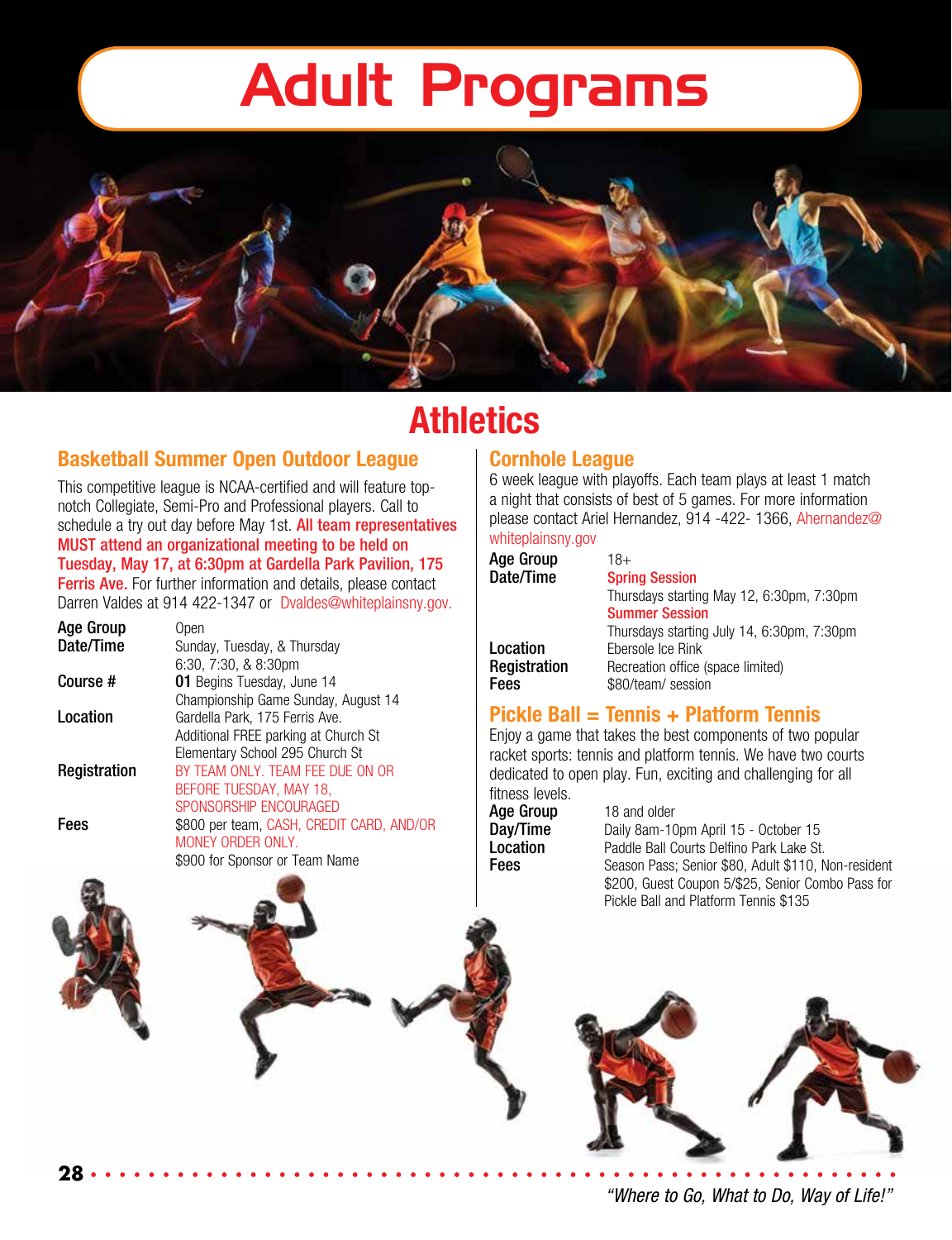#### **Spring/Summer Softball Leagues!**

Established leagues of slow pitch softball for all levels of competition. Please contact League Supervisor, Ariel Hernandez, Ahernandez@whiteplainsny.gov or more information.

#### Men's Division

| <b>Age Group</b> | Men 18 & Older                                     |
|------------------|----------------------------------------------------|
| Day/Time         | Weekday Nights, pending on division level,         |
|                  | April - August                                     |
| Location         | Delfino Park                                       |
| Registration     | At Recreation Office (Space Limited) Deadline      |
|                  | Deadline - April 2                                 |
| Fee              | \$1,400 All fees must be paid before season begins |
|                  |                                                    |

#### Co-Ed Division

| <b>Age Group</b><br>Day/Time | Men & Women 18 & Older<br>Weekday Nights, pending on division level,<br>April - August |
|------------------------------|----------------------------------------------------------------------------------------|
| Location                     | Delfino Park / Gillie 2                                                                |
| Registration                 | At Recreation Office (Space Limited) Deadline - April 2                                |
| Fewwwe                       | \$1,400 All fees must be paid before season begins                                     |

#### **50+ Silver Softball League**

Slow pitch softball for all 50 years of age and above. Fun & Self organized/umpired. Decisions on playing games are made at the field each week depending on attendance. Recommended that you have some prior playing experience.

| Age Group    | Men & Women 50 yrs and older                |
|--------------|---------------------------------------------|
| Day/Time     | Wednesdays, June. $1 -$ August 3 (10 weeks) |
| Location     | Gillie Field 2                              |
| Game Times   | $6:30$ pm $-7:45$ pm                        |
| Registration | Online or at 85 Gedney Way                  |
| Fee          | \$75 per person (minimum 16 participants)   |



#### **Tennis Lessons Spring**

Program designed for all levels of tennis players. Learn the basics or improve your game.

| <b>Age Group</b> | 18 & Older                   |
|------------------|------------------------------|
| Day/Time         | Monday & Tuesday 6:45-7:45pm |
|                  | 6 Classes                    |
|                  | Session 1 - Monday, May 16   |
|                  | Session 2 - Monday, June 20  |
| Location         | Gillie Park Tennis Courts    |
| Fee              | \$215 Resident               |

#### **Tennis Lessons Summer**

Program designed for all levels of tennis players. Learn the basics or improve your game.

| 18 & Older                                |
|-------------------------------------------|
| Monday & Tuesday, July 25th, (6 Sessions) |
| $6:45 - 7:45$ pm                          |
| Gillie Park Tennis Courts                 |
| Ongoing, Class sizes limited.             |
| \$215 Resident.                           |
|                                           |

#### **Tennis Mixer**

Meet new people; make new partners on this fun, competitive play evening.

| Day/Time     | Friday, June 17, 6:30-8:30pm                      |
|--------------|---------------------------------------------------|
| Location     | Gillie Park Tennis Courts                         |
| Registration | Recreation Office, Based on court<br>availability |
| Fee          | \$15 per event                                    |

## **NEW POOL PASSES REQUIRED FOR ADMISSION**

Poolside fun for you, your family and friends. One of the best kept secrets in White Plains is the refreshing, pristine pools of Gardella Park, Ferris Ave (access & parking from Church Street School) and Kittrell Pool located on Fisher Avenue.

#### **Resident Pool Passes are required for Admission. Youth/Seniors \$25 and Adults \$35 for Season Passes.**

Pools will open daily from Saturday, June 18 until August 27. Additional information please call 422-1339. \*Pool passes require two forms of ID to obtain\*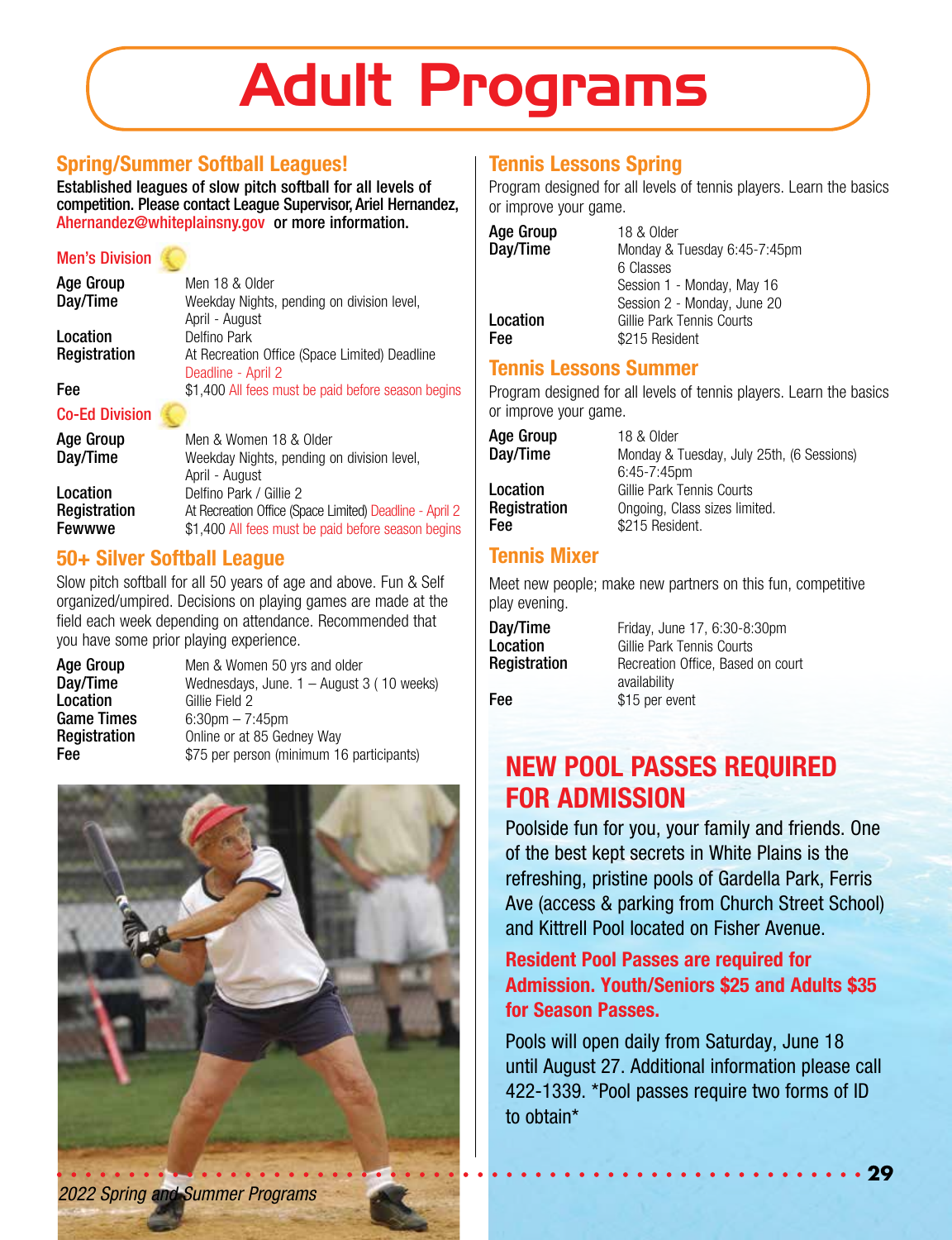### **Tennis Serve it-Smash it- Win it- Love it**

No matter how you play it, tennis is one of the most popular individual sports, yet provides the ability to get competitive if that's your desire. It is a great form of exercise, recreation and offers an opportunity to participate in a lifetime sport.

Gillie Park located at 85 Gedney Way offers residents and nonresidents the ability to play on 10 outstanding Har-Tru Courts with free parking. These fabulous courts are open from May until October. Reservations are recommended.

We offer lessons for Youth and Adults, Season Passes, Open Play, Tournaments and an opportunity to make new friends and immerse yourself in this great game.

Registration for all Recreation programs is available in the Administration building in Gillie Park. For Questions & Additional information Call 422-1347. Reservations, rain delays and court closings call 263-3884.

Hourly Fee Youth/senior \$10 Adults \$13

#### White Plains Recreation has partnered with Tennis Innovators to offer additional limited outside Har-Tru Courts at a new transformed facility,

located in Delfino Park, 104 Lake Street.

- Season Passes and Guest Coupons will be accepted at this facility from
- June 1 thru Labor Day. Call 428-2444 for Court hours and closings.
- Additionally this location offers 2 Seasonal Platform Tennis Courts.

#### Season Passes

- youth \$90<br>Seniors \$130
- **Seniors**
- Adults: \$150
	- NON-Residents \$300
- Guest Coupons (5 plays) \$60

#### Holiday Hours:

- Memorial Day, July 4th & Labor Day
- hours- 8:00am 6:00pm

#### Season Hours (May 9 – Oct 30) Monday-Friday, 8am-9pm Closed for maintenance, 12:30-2:30pm

Saturday & Sunday 8am-6pm

## **Arts & Leisure**

#### **Fine Art Workshop**

Choose Your Art; watercolor, colored pencil, pastels or collage. Beginner participants will be introduced to the foundations of the art form of their choice. Beginner participants must purchase the supplies needed. Intermediate/advanced participants should bring their supplies and enjoy some open studio time with fellow artists. A supply list is provided at the time of registration for new participants.

**Day/Time** Monday, 10am –Noon<br>**Course # Spring** - Begins April 1 **Spring** - Begins April 18, 8 Sessions Summer - Begins July 11, 6 sessions **Location** Community Center, 65 Mitchell Place<br> **Registration** Recreation Office or Community Cente Recreation Office or Community Center **Fees** Residents Only: \$70 - 8 Sessions

\$56 - 6 Sessions

### **Knitting & Crochet Circle (Drop-In Program)**

An informal social gathering of like-minded crafters and to share their tips.

Day/Time Thursday, 10:30am-Noon, beginning April 21, ongoing **Location** Community Center, 65 Mitchell Place<br> **Registration** Recreation Office or Community Cente Recreation Office or Community Center **Fees** Free, with a Senior Pass



#### **Memoir Writing (Drop- In Program)**

Informal gathering. Bring your first memoir essay with you to read, long or short, finished or not, this is a time to share and learn from others.

| Tuesday, $10:30 - 11:45$ am, beginning April 19, |
|--------------------------------------------------|
|                                                  |
|                                                  |
|                                                  |
|                                                  |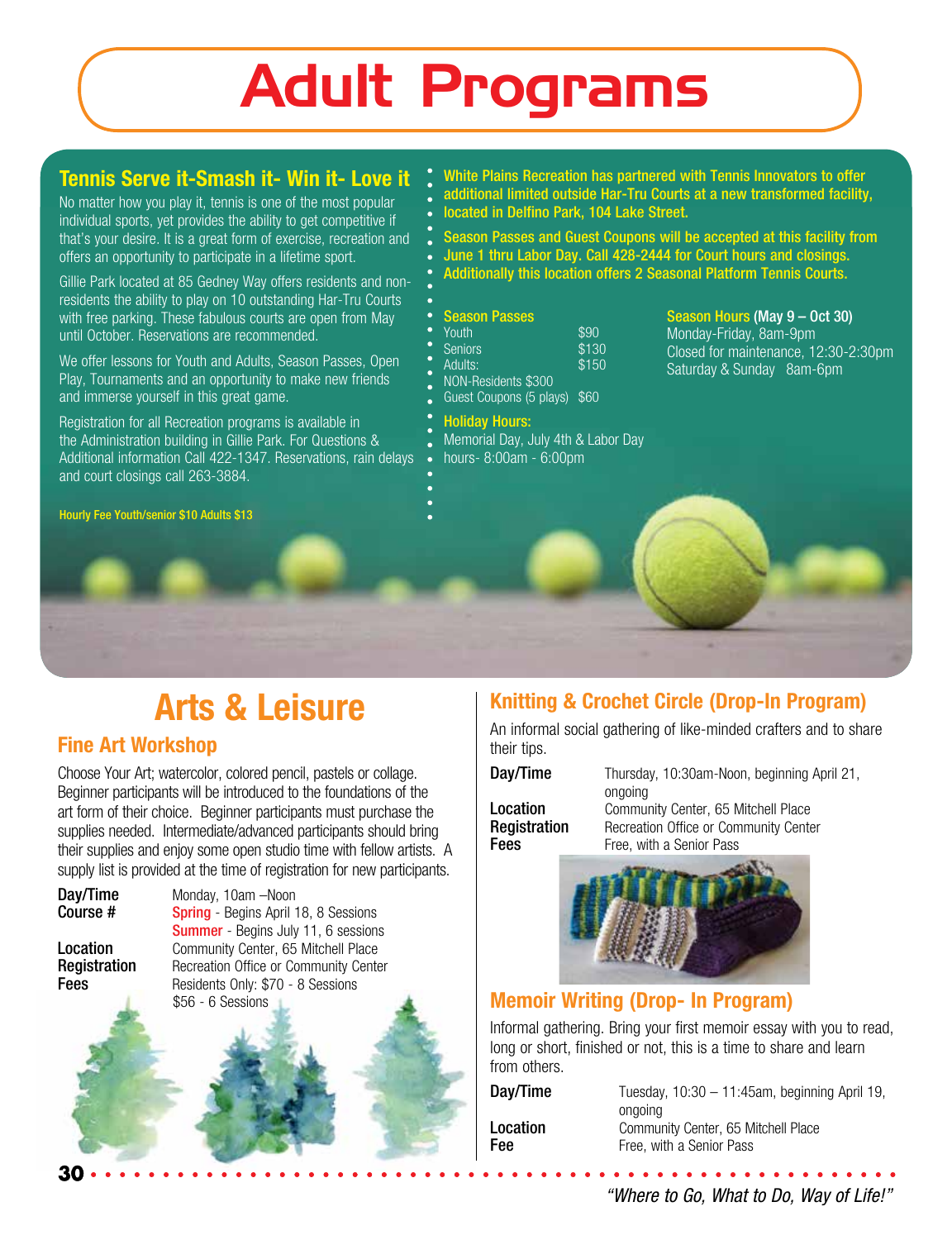## **Health & Fitness**

#### **Physical Activity Levels**

Health & Fitness classes are defined by the physical skills required to participate in the activity. REMINDER: Consult your physician before participating in a fitness program. For comfort and ease of movement, dress warm up clothes and appropriate foot wear.

- Level 1 movement done in a sitting position only
- Level 2 movement done in a sitting position or standing position with support from a chair
- Level 3 movements done in standing position without the chair support
- Level 4 movements done with high level of agility, balance, coordination, able to get up and down from the floor

#### **Adult and Teen Zumba with Lisa**

| Age Group    | 15 and older                               |
|--------------|--------------------------------------------|
| Day/Time     | Tuesday, $5:30 - 6:30$ pm                  |
|              | Session I begins April 19 (5 sessions)     |
|              | Session II begins May 24 (5 sessions)      |
| Location     | <b>Turnure Park</b>                        |
| Registration | Ongoing at recreation office or online at  |
|              | https://adultzumbaspring2022.cheddarup.com |
| Fee          | \$65 (Non-refundable)                      |

#### **Gentle Yoga – Level 2**

In this instructor led class you can receive the benefits of improved strength, flexibility, mental clarity and pain management. Through meditation and breathing, you can help your body and mind to cope with the pain of an illness or condition.

| Day/Time<br>Course | Tuesday, 10:30 - 11:30am<br>Spring - Begins April 19, 6 sessions |
|--------------------|------------------------------------------------------------------|
|                    | <b>Summer</b> - Begins July 5, 8 sessions                        |
| Location           | White Plains Community Center, 65 Mitchell Place                 |
| Registration       | Ongoing                                                          |
| Fee                | Resident: \$35 - 8 Sessions, \$28 - 6 Sessions                   |
|                    | Non Resident: \$64 8 Sessions, \$52 6 Sessions                   |

#### **MAT Yoga - Level 4**

This class will introduce slow - flowing movements to open and center the body and mind. Instructors will offer modifications to make poses more accessible for those who would like to practice in a supported way. Bring your own mat.

| Tuesday, 9:15 - 10:15am                                                                           |
|---------------------------------------------------------------------------------------------------|
| <b>Spring</b> - Begins April 19 6 sessions                                                        |
| <b>Summer</b> - Begins July 5, 8 sessions                                                         |
| White Plains Community Center, 65 Mitchell Place                                                  |
| Residents: \$35 - 8 Sessions, \$28 - 6 Sessions<br>Non Resident: \$64 8 Sessions, \$52 6 Sessions |
|                                                                                                   |

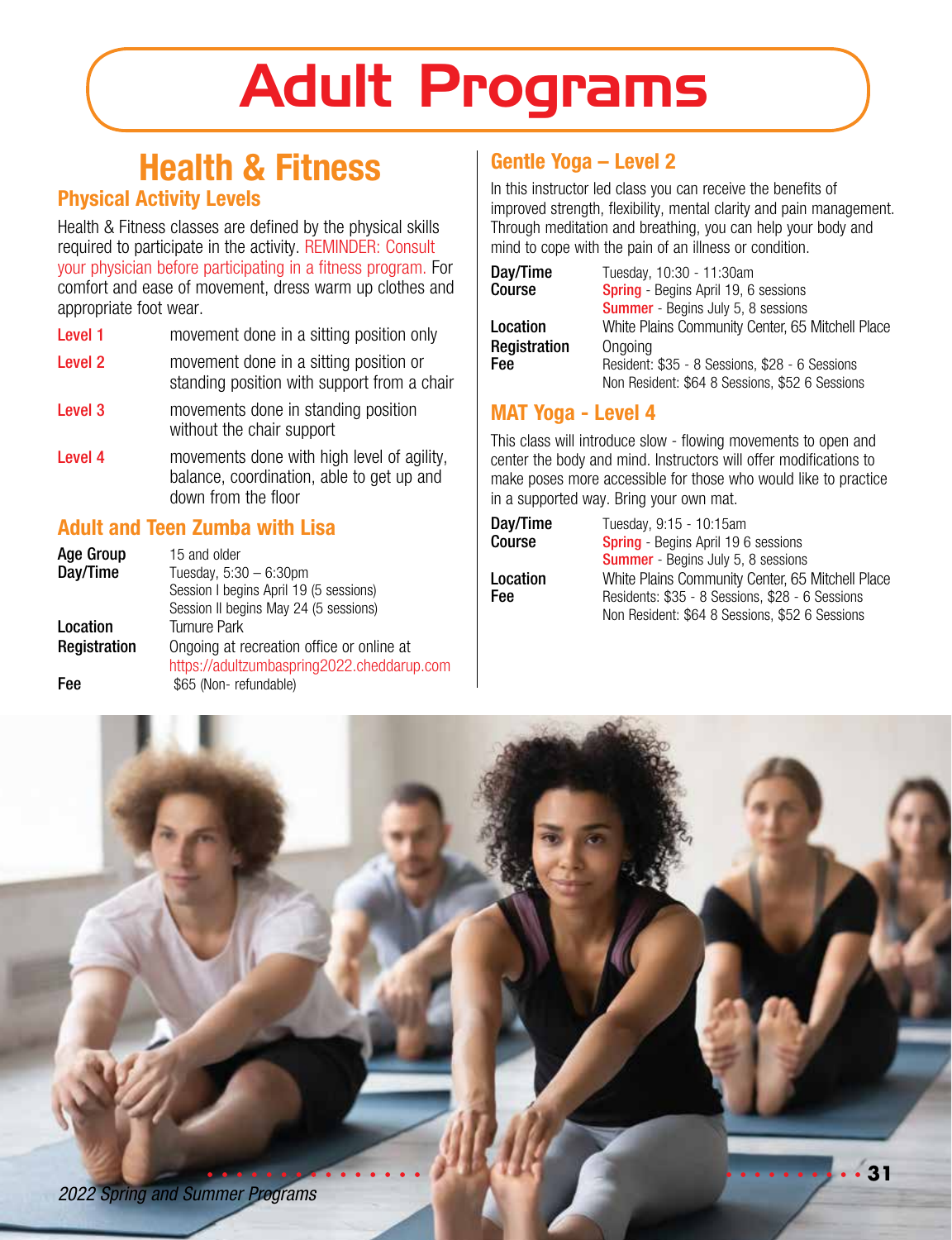#### **Tai Chi – Level 4**

This Tai Chi class has an easier to learn format. Standing, slow moving and slightly bent knee position with easy flowing arm motions. Learn twelve movements, and more if desired, that will uplift the body, mind and spirit, as well as promote inner health and feelings of well-being.

**Day/Time** Friday, 10:30 - 11:30am<br>Course **Spring** - Begins April 22 **Spring** - Begins April 22, 8 sessions Summer - Begins July 15, 6 sessions Location White Plains Community Center, 65 Mitchell Place Residents: \$35 - 8 Sessions Non Resident: \$64 8 Sessions, \$52 6 Sessions

#### **ZUMBA Gold Toning - Level 4**

In this instructor lead class, you will move to international music, world rhythms and get an exciting, effective workout. Program routines feature cardio training with a combination of weights for toning and sculpting.

| Day/Time | Thursday, $10:30 - 11:30$ am                     |  |
|----------|--------------------------------------------------|--|
| Course   | <b>Spring</b> - Begins April 21, 8 sessions      |  |
|          | <b>Summer</b> - Begins June 23, 6 Sessions       |  |
| Location | White Plains Community Center, 65 Mitchell Place |  |
| Fee      | \$28 - 6 Sessions<br>\$35 - 8 Sessions           |  |



#### **Yoga at the Lake - Level 4**

**32**

Come join a yoga practice that is accessible for all. Whether you are a beginner or have regular practice, yoga can enhance strength, flexibility, balance and serenity. Come learn how to link breath to movement in each pose. All are welcome. Bring your own mat. Instructor, Jodi Siegal

| <b>Age Group</b> | 16 and older                                  |
|------------------|-----------------------------------------------|
| Day/Time         | Tuesday & Friday, 9:15 - 10:15 am             |
|                  | Session 1 begins Tuesday, April 19 & Friday,  |
|                  | April 22 (10 weeks)                           |
|                  | Session 2 begins Tuesday, July 5 and Friday,  |
|                  | July 8 (6 weeks)                              |
| Location         | Liberty Park (Lake Street)                    |
| Registration     | Please contact Jodi Siegel at 914-419-9935 or |
|                  | email at <i>jsiegal@villaroma.com</i>         |
| Fee              | \$15 per class - Discount packages available  |

# **Nature**

#### **Bloom Into Spring - Nature Walk**

White Plains in cooperation with Westmoreland Sanctuary comes together to offer an exciting and informative hour-long Nature Walk led by a naturalist through Liberty Park and county trails.

Day/Time Saturday May 14th from 11:00-12:00 PM Location Liberty Park

Registration is free and can be done by calling Melissa Trail 914 422 1363 or email mtrail@whiteplainsny.gov. Deadline is Friday May 13th at 12:00 PM.



### **Westmoreland Sanctuary**

NATURE CENTER & WILDLIFE PRESERVE

#### **Kayak**

Permits for launching your own kayak at Silver Lake from Liberty Park must be purchased from the Recreation. Dept. Permits will be granted for the period of May 15 - October 17

**Fee** \$10 for a single day, \$50 for the season Location Liberty Park - Silver Lake

#### **Kayak at Silver Lake/Liberty Park**

The City of White Plains is providing Free Kayaks for public use at Liberty Park-Silver Lake on the following dates. All equipment provided.

**Day/Time** Sat/Sun - June 11 & 12, 10am - 1pm Sat/Sun - June 18 & 19, 10am - 1pm **Location** Liberty Park - Silver Lake

Reservations will be taken starting June 1st, White Plains residents only - limited to 1 hour only - space limited. Reservations required by the Friday before each weekend by 3:00 PM.

Call 914- 422-1363 or email Melissa Trail mtrail@whiteplainsny.gov